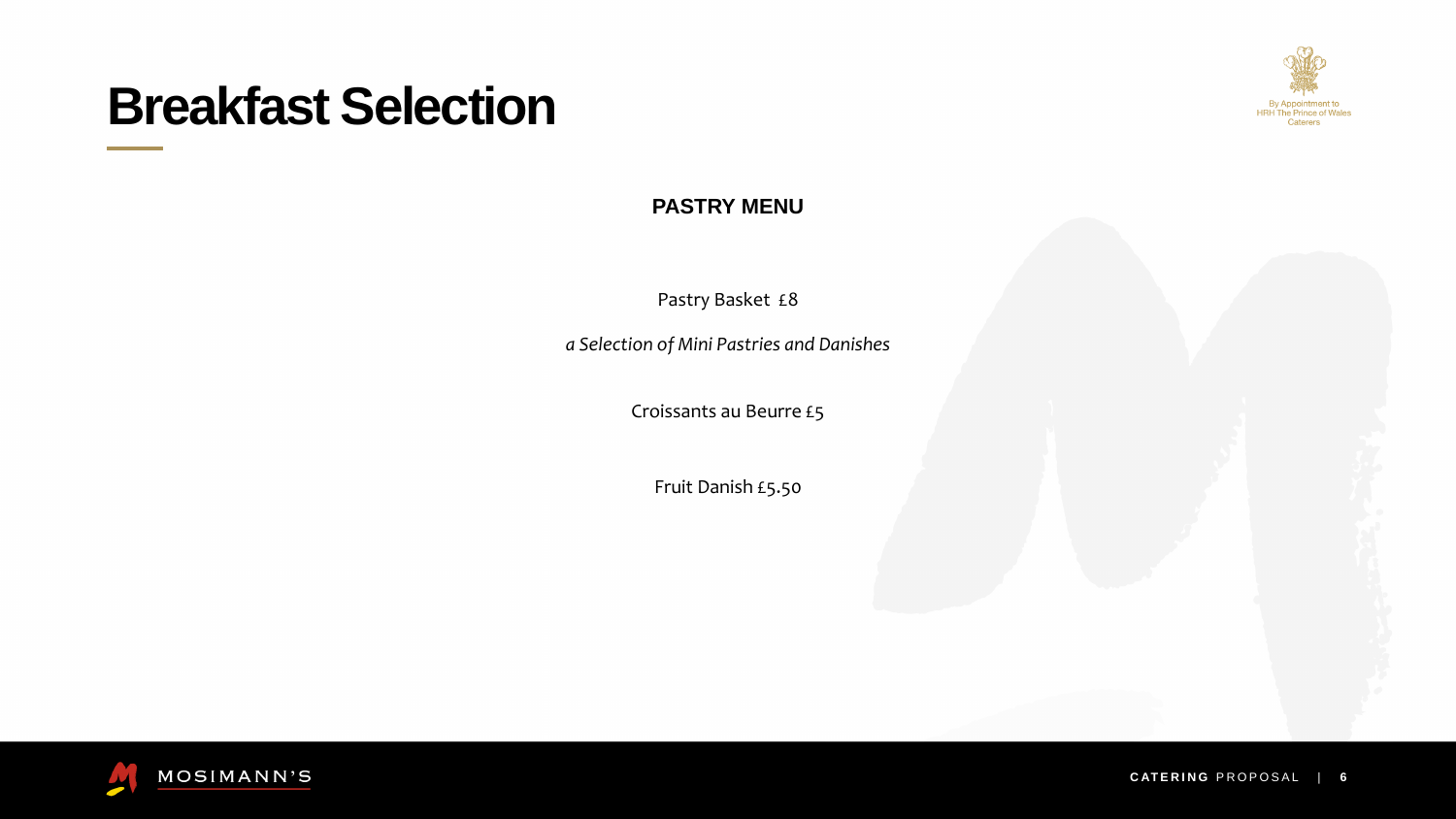#### **BENTO BOX MENUS**

Final menus to be provided at least two weeks before the event*.* Pricing to be confirmed based on final menus.





# **Lunch Menu**

### MENU 1

Buffalo Mozzarella, Speck, English Pea's, Mint and Lemon Dressing ~ Chicken filled with Herb Mousseline, Wild Rocket and Radish Salad, Salsa Verde

~ Summer Berries and Elderflower Eton Mess

**£40 per person**

#### MENU 2

Mosimann's Caesar Salad with Smoked Chicken

~

Seared Scottish Salmon, Pickled Fennel Yoghurt and Cucumber Salad, Lemon and Dill Dressing ~

Chocolate Délice Cake, Raspberry and Mango Compote

#### **£45 per person**

#### VEGAN MENU

Mosimann's Caesar Salad

~

Lentil and Carrot Pithivier, English Asparagus and Baby Spring Vegetables

~

Coconut Panna Cotta, Roasted Pineapple, Lime and Mango Coulis

**£45 per person**

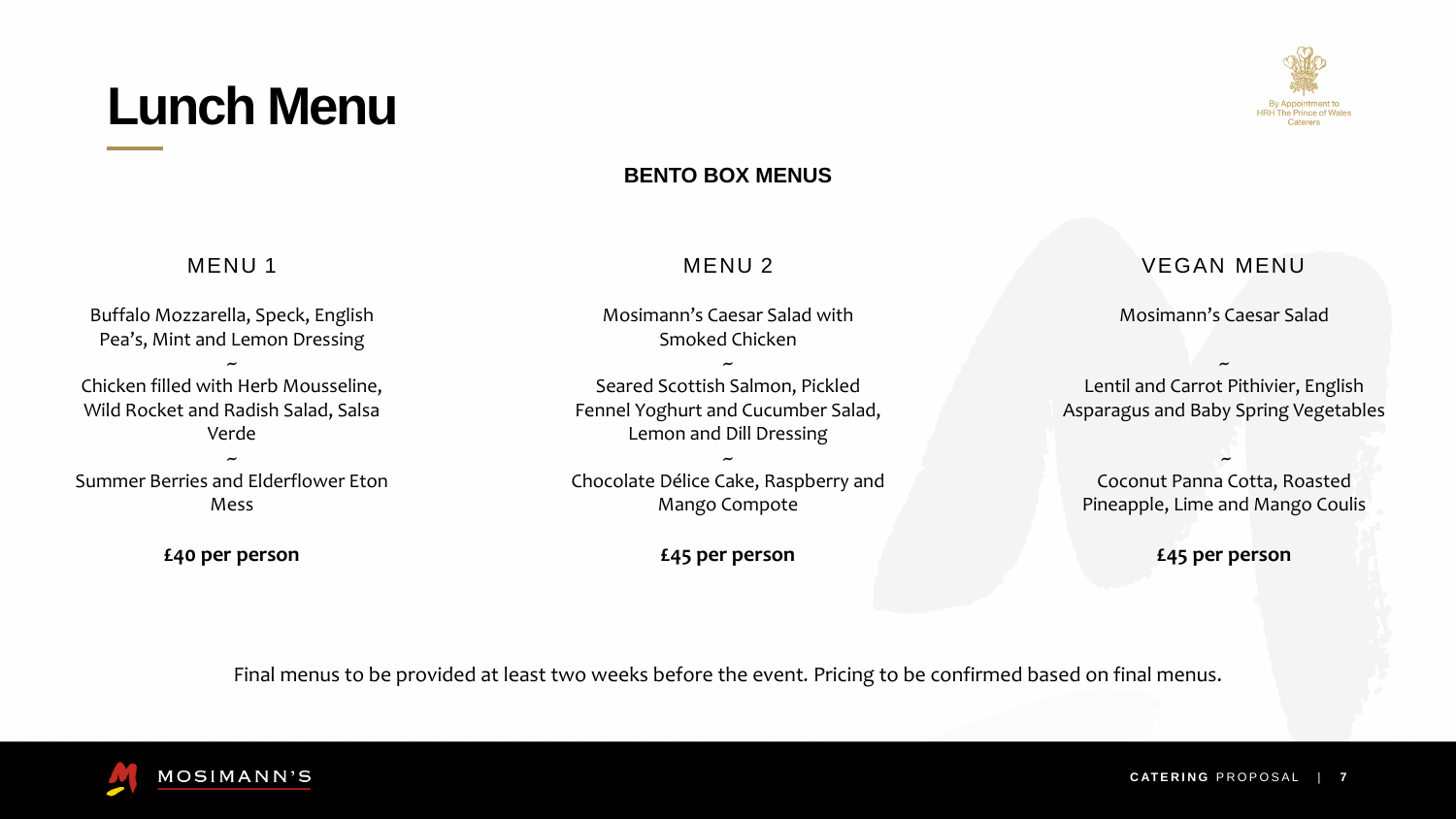#### CREAM TEA **£ 1 2 . 5 0 p e r P e r s o n i n c l . Te a**

### CREAM TEA WITH CHAMPAGNE

#### £30 per Person incl. Tea & 1 glass of Champagne

# **Afternoon Tea Menu**

2 S cones served with Cornish Clotted Cream and Strawberry Jam

2 Scones served with Cornish Clotted Cream and Strawberry Jam